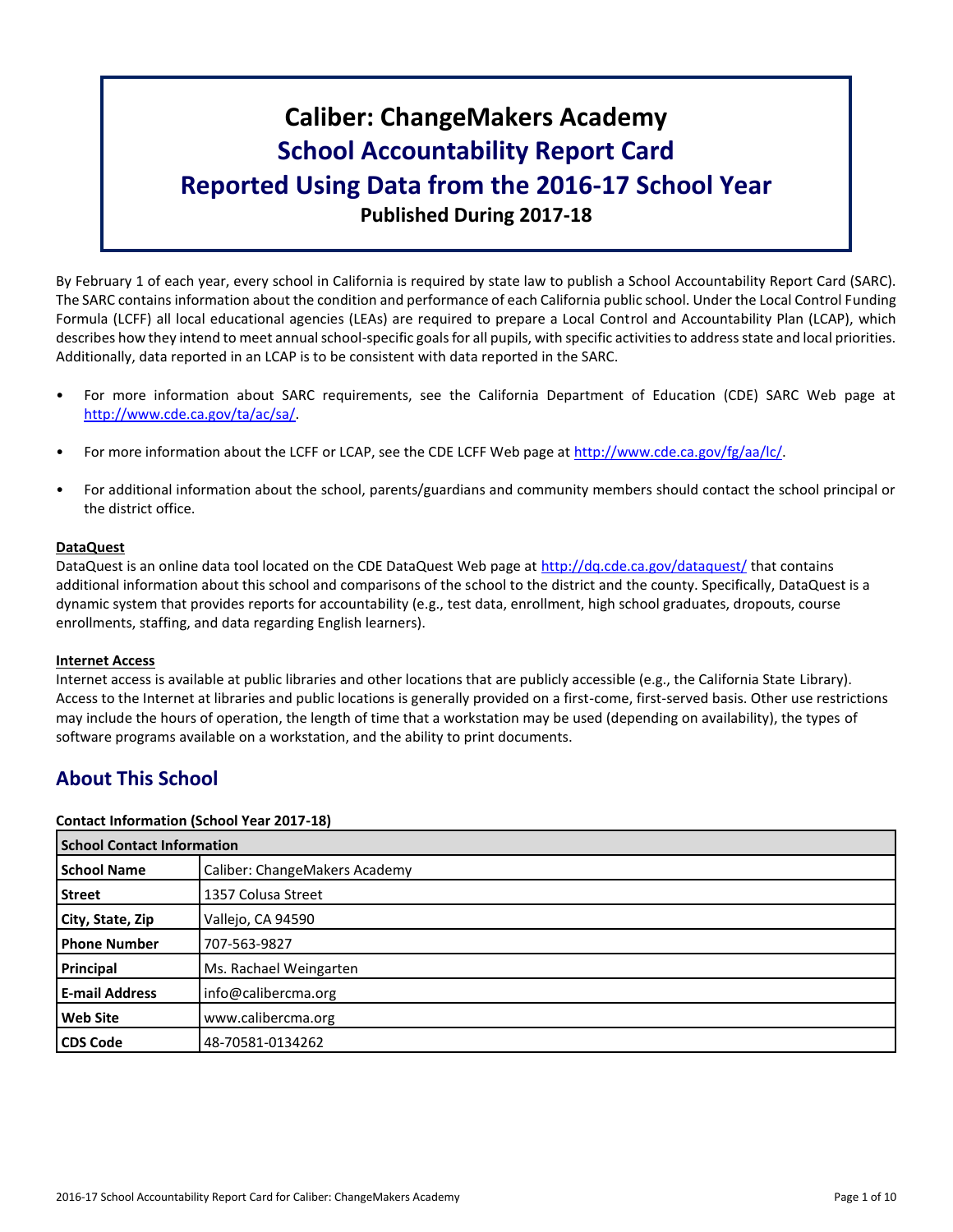| <b>District Contact Information</b> |                                      |  |  |
|-------------------------------------|--------------------------------------|--|--|
| <b>District Name</b>                | Caliber: ChangeMakers Academy        |  |  |
| <b>I Phone Number</b>               | 707-563-9827                         |  |  |
| Superintendent                      | Jennifer Moses, CEO, Caliber Schools |  |  |
| <b>E-mail Address</b>               | info@calibercma.org                  |  |  |
| Web Site                            | www.calibercma.org                   |  |  |

### **School Description and Mission Statement (School Year 2017-18)**

Description: Caliber Schools are free, public, non-selective charter schools offering a rigorous, personalized, college preparatory education for Bay Area students. Caliber: ChangeMakers Academy, which opened in August 2016, currently serves approximately 300 TK-3 and 6th grade students at our campus in Vallejo, CA. In the next two years we will add 4th/5th and 7th/8th grade students and serve TK-8.

Mission: Our mission is to provide students with a challenging, engaging, and personalized education that equips them with the knowledge, character, and skills they will need to succeed in competitive colleges, careers, and communities. We believe every child can succeed in college and life if they are given the opportunity. Unfortunately, too many students never get this chance. The American education system is failing students in under-resourced communities. Students in many districts graduate high school without the essential skills or knowledge they need to succeed in college and beyond. In contrast, Caliber Schools provides a free, safe, personalized, high quality education that includes a robust academic program. We teach critical life skills such as conflict resolution and goal setting. All Caliber students participate in our daily coding, robotics, and engineering program, as well as a rigorous writing program. We prepare all of our students to graduate from a four-year college without remediation.

We achieve this mission through 9 core components of our educational model:

- Personalized learning
- Project-based science and social studies
- Blended English and Math
- Collaboration in grade teams
- Emotional intelligence
- Daily writing
- Longer school day
- **Enrichment**
- Computer coding and computational thinking

Read more about each of these here: http://www.caliberschools.org/how-were-different.html

### **Student Enrollment by Grade Level (School Year 2016-17)**

| Grade<br>Level          | <b>Number of</b><br><b>Students</b> |
|-------------------------|-------------------------------------|
| Kindergarten            | 110                                 |
| Grade 1                 | 50                                  |
| <b>Grade 2</b>          | 47                                  |
| Grade 3                 | 50                                  |
| Grade 6                 | 49                                  |
| <b>Total Enrollment</b> | 306                                 |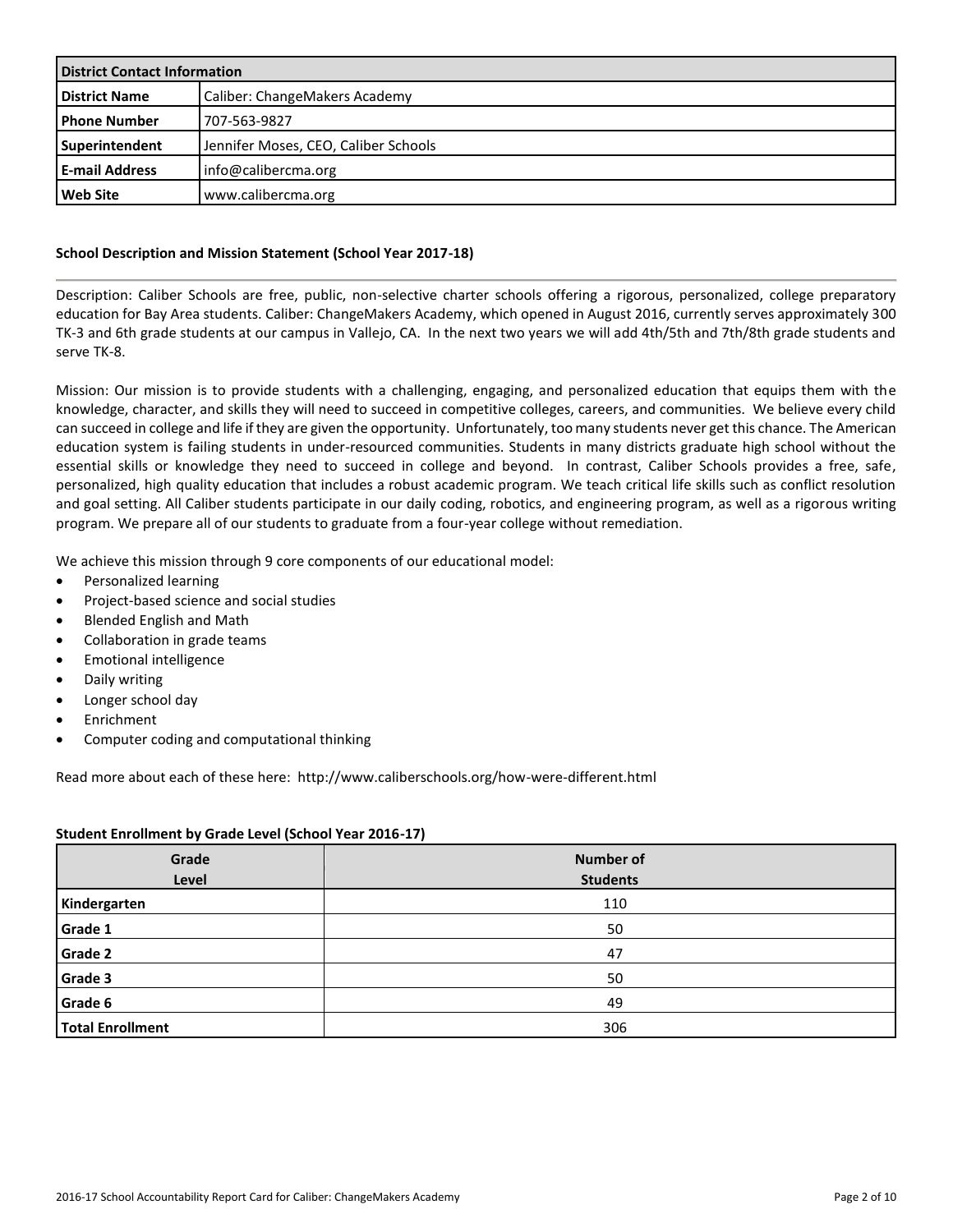### **Student Enrollment by Group (School Year 2016-17)**

| <b>Student</b><br>Group                | <b>Percent of</b><br><b>Total Enrollment</b> |
|----------------------------------------|----------------------------------------------|
| <b>Black or African American</b>       | 28.1                                         |
| American Indian or Alaska Native       | 0                                            |
| Asian                                  | 1.3                                          |
| <b>Filipino</b>                        | 8.2                                          |
| <b>Hispanic or Latino</b>              | 44.8                                         |
| Native Hawaiian or Pacific Islander    | 0                                            |
| White                                  | 8.5                                          |
| <b>Two or More Races</b>               | 9.2                                          |
| <b>Socioeconomically Disadvantaged</b> | 79.1                                         |
| <b>English Learners</b>                | 19                                           |
| <b>Students with Disabilities</b>      | 7.5                                          |
| <b>Foster Youth</b>                    | 0                                            |

## **A. Conditions of Learning**

### **State Priority: Basic**

The SARC provides the following information relevant to the State priority: Basic (Priority 1):

- Degree to which teachers are appropriately assigned and fully credentialed in the subject area and for the pupils they are teaching;
- Pupils have access to standards-aligned instructional materials; and
- School facilities are maintained in good repair.

### **Teacher Credentials**

|                                                                    |         | <b>District</b> |         |         |
|--------------------------------------------------------------------|---------|-----------------|---------|---------|
| <b>Teachers</b>                                                    | 2015-16 | 2016-17         | 2017-18 | 2017-18 |
| With Full Credential                                               | n/a     |                 | 14      | 14      |
| Without Full Credential                                            | n/a     |                 | ь       |         |
| Teaching Outside Subject Area of Competence (with full credential) | n/a     |                 |         |         |

#### **Teacher Misassignments and Vacant Teacher Positions**

| Indicator                                             | 2015-16 | 2016-17 | 2017-18 |
|-------------------------------------------------------|---------|---------|---------|
| <b>Misassignments of Teachers of English Learners</b> | n/a     |         |         |
| <b>Total Teacher Misassignments *</b>                 | n/a     |         |         |
| Vacant Teacher Positions                              | n/a     |         |         |

Note: "Misassignments" refers to the number of positions filled by teachers who lack legal authorization to teach that grade level, subject area, student group, etc.

\* Total Teacher Misassignments includes the number of Misassignments of Teachers of English Learners.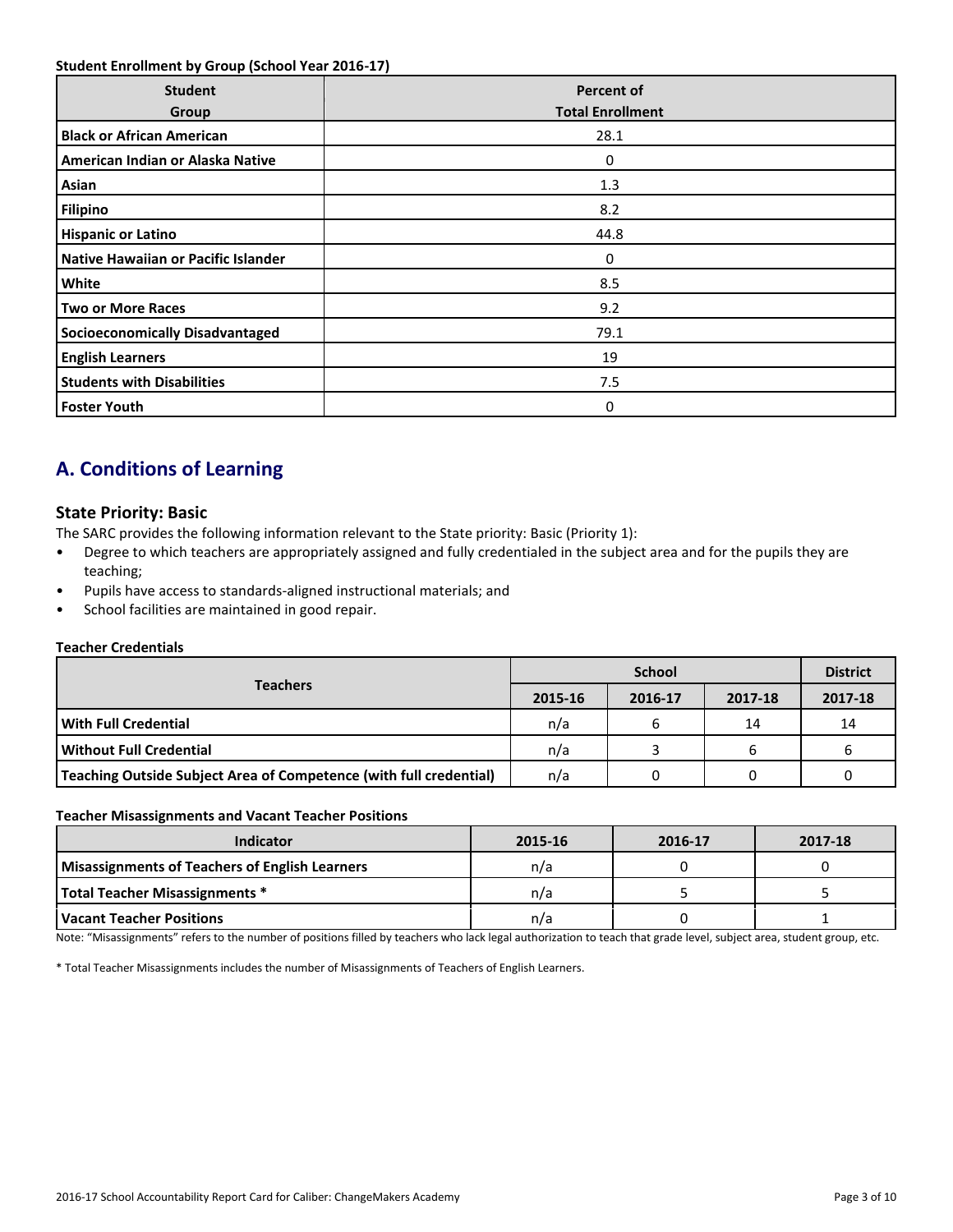### **Quality, Currency, Availability of Textbooks and Instructional Materials (School Year 2017-18)**

#### **Year and month in which data were collected:** January 2017

Caliber's curriculum relies heavily on the use of adaptive instructional software instead of traditional textbooks. As a result, the materials reported here include many software tools that we use in different areas of our curriculum. In addition to the many instructional benefits of using software such as this (e.g., permitting highly personalized instruction), the school also benefits because the software is automatically updated over time, and is easily available to all students. As a result, all students have access to the most recent versions at all times.

| Subject                       | Textbooks and Instructional Materials/<br><b>Year of Adoption</b>                                                                                                                              | From<br><b>Most Recent</b><br><b>Adoption?</b> | <b>Percent of Students</b><br><b>Lacking Own</b><br><b>Assigned Copy</b> |
|-------------------------------|------------------------------------------------------------------------------------------------------------------------------------------------------------------------------------------------|------------------------------------------------|--------------------------------------------------------------------------|
| <b>Reading/Language Arts</b>  | Raz Kids<br><b>ThinkCerca</b><br>Newsela<br>Lucy Caulkins: Units of Study in Opinion, Information,<br>and Narrative Writing<br>Reading A-Z<br>Leveled Literacy Instruction (LLI)<br>No Red Ink | Yes                                            | 0.0                                                                      |
| <b>Mathematics</b>            | Dream Box<br>Zearn<br>Khan Academy<br>Engage NY<br>Eureka Notebooks<br>Zearn Notebooks                                                                                                         | Yes                                            | 0.0                                                                      |
| <b>Science</b>                | <b>Birdbrain</b>                                                                                                                                                                               | Yes                                            | 0.0                                                                      |
| <b>History-Social Science</b> | DBQ curriculum<br><b>History Alive</b>                                                                                                                                                         | Yes                                            | 0.0                                                                      |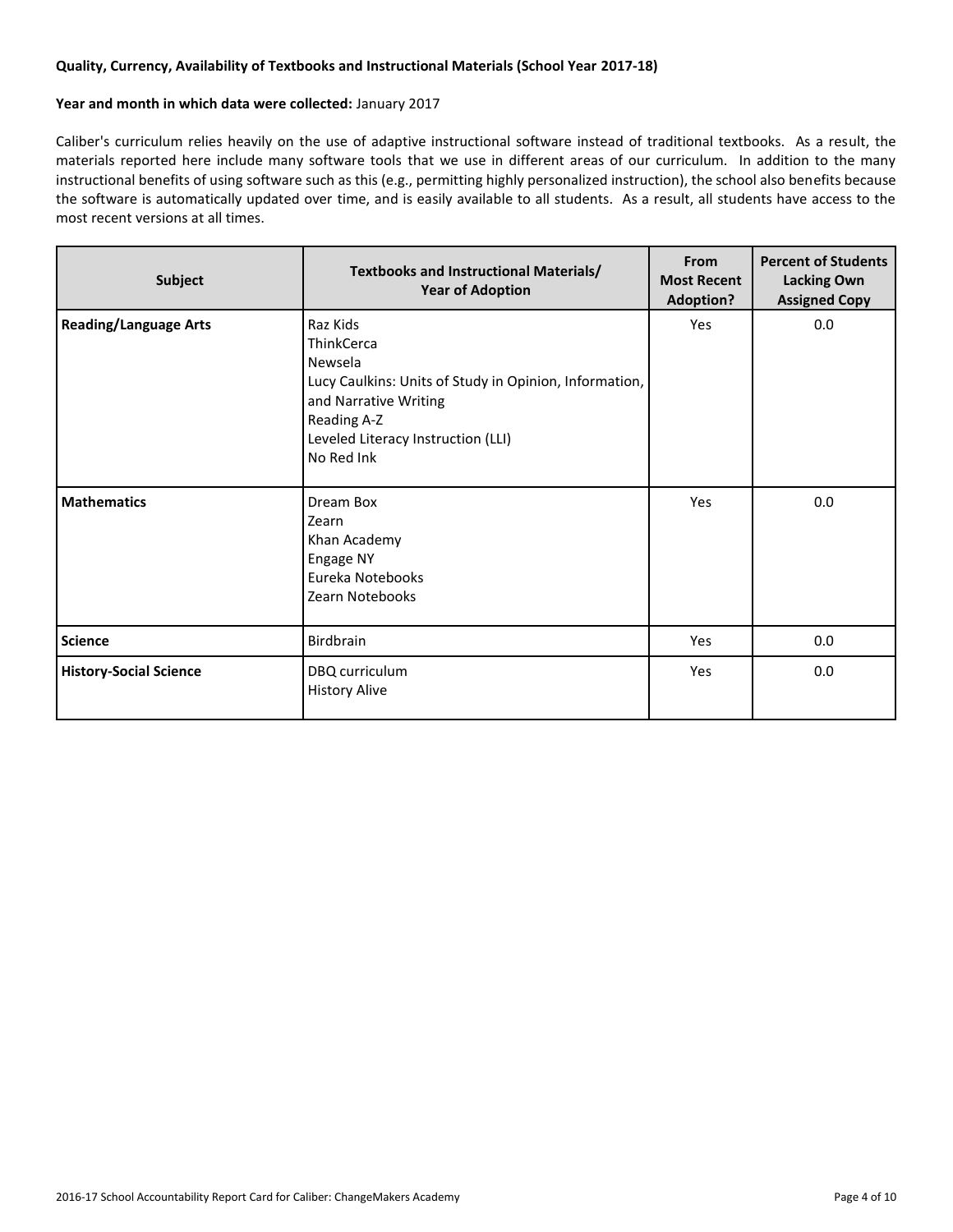### **School Facility Conditions and Planned Improvements (Most Recent Year)**

Caliber: ChangeMakers Academy works in close cooperation with the Vallejo City Unified School District (VCUSD) to provide a facility that is safe and clean.

VCUSD has allocated facilities to Caliber: ChangeMakers Academy under Prop. 39 and is responsible for the good repair of them. As this is a new school and a new site, VCUSD and SCOE have not yet conducted a FIT report on most of the facilities we have been allocated.

Caliber maintains responsibility for ensuring the day-to-day cleanliness of the facility. The school custodial staff carries out daily cleaning schedules to ensure a clean and safe school.

### **School Facility Good Repair Status (Most Recent Year)**

Using the **most recently collected** FIT data (or equivalent), provide the following:

- Determination of repair status for systems listed
- Description of any needed maintenance to ensure good repair
- The year and month in which the data were collected
- The overall rating

| <b>School Facility Good Repair Status (Most Recent Year)</b><br>Year and month of the most recent FIT report: n/a, see below |      |                      |      |                                |  |  |
|------------------------------------------------------------------------------------------------------------------------------|------|----------------------|------|--------------------------------|--|--|
|                                                                                                                              |      | <b>Repair Status</b> |      | <b>Repair Needed and</b>       |  |  |
| <b>System Inspected</b>                                                                                                      | Good | Fair                 | Poor | <b>Action Taken or Planned</b> |  |  |
| Systems: Gas Leaks, Mechanical/HVAC,<br>Sewer                                                                                |      |                      |      |                                |  |  |
| <b>Interior: Interior Surfaces</b>                                                                                           |      |                      |      |                                |  |  |
| Cleanliness: Overall Cleanliness, Pest/<br>Vermin Infestation                                                                |      |                      |      |                                |  |  |
| <b>Electrical: Electrical</b>                                                                                                |      |                      |      |                                |  |  |
| Restrooms/Fountains: Restrooms, Sinks/<br><b>Fountains</b>                                                                   |      |                      |      |                                |  |  |
| Safety: Fire Safety, Hazardous Materials                                                                                     |      |                      |      |                                |  |  |
| Structural: Structural Damage, Roofs                                                                                         |      |                      |      |                                |  |  |
| <b>External: Playground/School Grounds,</b><br>Windows/Doors/Gates/Fences                                                    |      |                      |      |                                |  |  |

### **Overall Facility Rating (Most Recent Year)**

| Year and month of the most recent FIT report: n/a, see below |                                   |  |  |  |  |  |  |  |
|--------------------------------------------------------------|-----------------------------------|--|--|--|--|--|--|--|
| <b>Overall Rating</b>                                        | Fair<br>Good<br>Poor<br>Exemplary |  |  |  |  |  |  |  |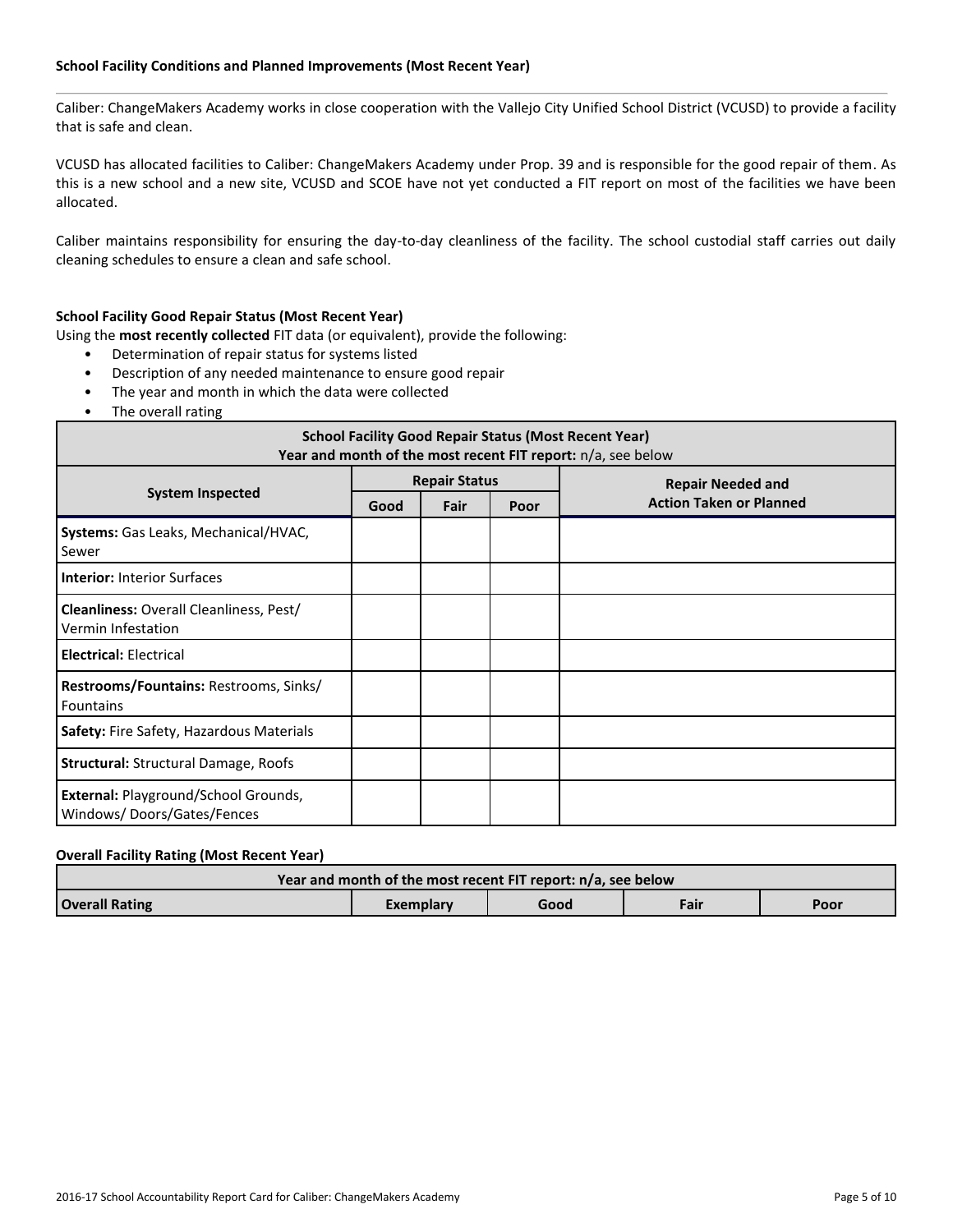## **B. Pupil Outcomes**

### **State Priority: Pupil Achievement**

The SARC provides the following information relevant to the State priority: Pupil Achievement (Priority 4):

- **Statewide assessments** (i.e., California Assessment of Student Performance and Progress [CAASPP] System, which includes the Smarter Balanced Summative Assessments for students in the general education population and the California Alternate Assessments [CAAs] for English language arts/literacy [ELA] and mathematics given in grades three through eight and grade eleven. Only eligible students may participate in the administration of the CAAs. CAAs items are aligned with alternate achievement standards, which are linked with the Common Core State Standards [CCSS] for students with the most significant cognitive disabilities); and
- The percentage of students who have successfully completed courses that satisfy the requirements for entrance to the University of California and the California State University, or career technical education sequences or programs of study.

### **CAASPP Test Results in English Language Arts/Literacy (ELA) and Mathematics for All Students Grades Three through Eight and Grade Eleven**

|                                                                      | Percent of Students Meeting or Exceeding the State Standards<br>$\left($ grades 3-8 and 11 $\right)$ |         |                 |         |              |         |  |
|----------------------------------------------------------------------|------------------------------------------------------------------------------------------------------|---------|-----------------|---------|--------------|---------|--|
| <b>Subject</b>                                                       | <b>School</b>                                                                                        |         | <b>District</b> |         | <b>State</b> |         |  |
|                                                                      | 2015-16                                                                                              | 2016-17 | 2015-16         | 2016-17 | 2015-16      | 2016-17 |  |
| <b>English Language Arts/Literacy</b><br>$\sqrt{grades}$ 3-8 and 11) |                                                                                                      | 48      |                 | 30      |              | 48      |  |
| <b>Mathematics</b><br>$\sqrt{grades}$ 3-8 and 11)                    |                                                                                                      | 30      |                 | 21      |              | 37      |  |

Note: Percentages are not calculated when the number of students tested is ten or less, either because the number of students in this category is too small for statistical accuracy or to protect student privacy.

### **CAASPP Test Results in ELA by Student Group**

**Grades Three through Eight and Grade Eleven (School Year 2016-17)**

| <b>Student Group</b>                   | <b>Total</b><br><b>Enrollment</b> | <b>Number</b><br><b>Tested</b>        | Percent<br><b>Tested</b> | Percent<br><b>Met or Exceeded</b> |
|----------------------------------------|-----------------------------------|---------------------------------------|--------------------------|-----------------------------------|
| <b>All Students</b>                    | 92                                | 92                                    | 100                      | 47.83                             |
| <b>Male</b>                            | 48                                | 48                                    | 100                      | 41.67                             |
| Female                                 | 44                                | 44                                    | 100                      | 54.55                             |
| <b>Black or African American</b>       | 23                                | 23                                    | 100                      | 39.13                             |
| Asian                                  | --                                | $\hspace{0.05cm}$ – $\hspace{0.05cm}$ | --                       | --                                |
| <b>Filipino</b>                        | --                                | $- -$                                 | --                       |                                   |
| <b>Hispanic or Latino</b>              | 48                                | 48                                    | 100                      | 50                                |
| White                                  | --                                | --                                    | --                       | --                                |
| <b>Two or More Races</b>               | --                                | --                                    | $- -$                    | --                                |
| <b>Socioeconomically Disadvantaged</b> | 76                                | 76                                    | 100                      | 47.37                             |
| <b>English Learners</b>                | 35                                | 35                                    | 100                      | 45.71                             |
| <b>Students with Disabilities</b>      | $\overline{\phantom{m}}$          | $- -$                                 | --                       |                                   |

Note: ELA test results include the Smarter Balanced Summative Assessment and the CAA. The "Percent Met or Exceeded" is calculated by taking the total number of students who met or exceeded the standard on the Smarter Balanced Summative Assessment plus the total number of students who met the standard (i.e., achieved Level 3–Alternate) on the CAAs divided by the total number of students who participated in both assessments.

Note: Double dashes (--) appear in the table when the number of students is ten or less, either because the number of students in this category is too small for statistical accuracy or to protect student privacy.

Note: The number of students tested includes all students who participated in the test whether they received a score or not; however, the number of students tested is not the number that was used to calculate the achievement level percentages. The achievement level percentages are calculated using only students who received scores.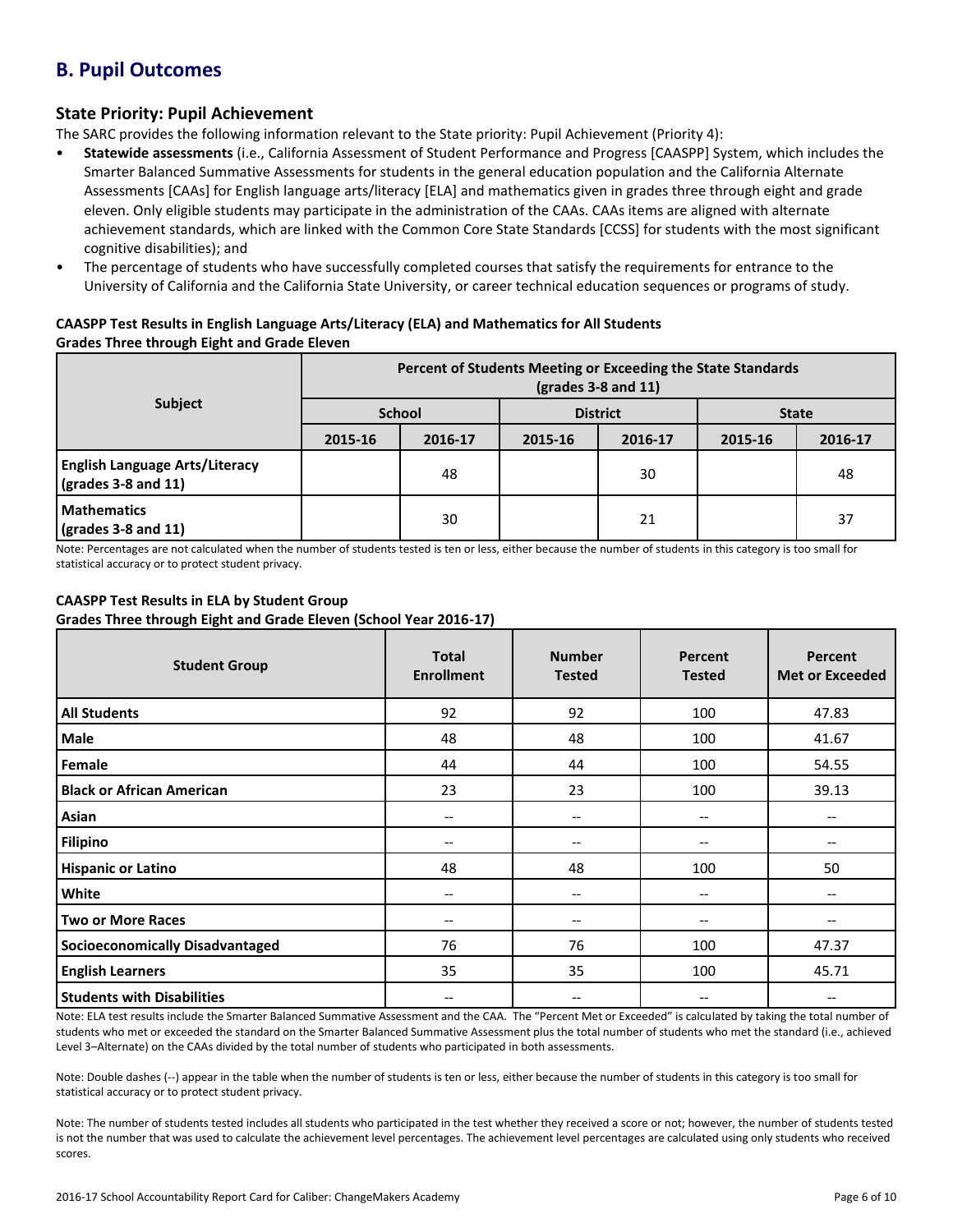### **CAASPP Test Results in Mathematics by Student Group**

**Grades Three through Eight and Grade Eleven (School Year 2016-17)**

| <b>Student Group</b>                   | <b>Total</b><br><b>Enrollment</b> | <b>Number</b><br><b>Tested</b>        | Percent<br><b>Tested</b>              | Percent<br><b>Met or Exceeded</b> |
|----------------------------------------|-----------------------------------|---------------------------------------|---------------------------------------|-----------------------------------|
| <b>All Students</b>                    | 92                                | 92                                    | 100                                   | 30.43                             |
| Male                                   | 48                                | 48                                    | 100                                   | 27.08                             |
| Female                                 | 44                                | 44                                    | 100                                   | 34.09                             |
| <b>Black or African American</b>       | 23                                | 23                                    | 100                                   | 26.09                             |
| Asian                                  | --                                | $\overline{\phantom{m}}$              | --                                    |                                   |
| <b>Filipino</b>                        | --                                | $\hspace{0.05cm}$ – $\hspace{0.05cm}$ | --                                    | --                                |
| <b>Hispanic or Latino</b>              | 48                                | 48                                    | 100                                   | 22.92                             |
| White                                  | --                                | $\hspace{0.05cm} \ldots$              | $\hspace{0.05cm}$ – $\hspace{0.05cm}$ | --                                |
| <b>Two or More Races</b>               | --                                | $\hspace{0.05cm} \ldots$              | --                                    | $- -$                             |
| <b>Socioeconomically Disadvantaged</b> | 76                                | 76                                    | 100                                   | 25                                |
| <b>English Learners</b>                | 35                                | 35                                    | 100                                   | 20                                |
| <b>Students with Disabilities</b>      | --                                | $- -$                                 | --                                    | --                                |

Note: Mathematics test results include the Smarter Balanced Summative Assessment and the CAA. The "Percent Met or Exceeded" is calculated by taking the total number of students who met or exceeded the standard on the Smarter Balanced Summative Assessment plus the total number of students who met the standard (i.e., achieved Level 3–Alternate) on the CAAs divided by the total number of students who participated in both assessments.

Note: Double dashes (--) appear in the table when the number of students is ten or less, either because the number of students in this category is too small for statistical accuracy or to protect student privacy.

Note: The number of students tested includes all students who participated in the test whether they received a score or not; however, the number of students tested is not the number that was used to calculate the achievement level percentages. The achievement level percentages are calculated using only students who received scores.

### **CAASPP Test Results in Science for All Students**

### **Grades Five, Eight, and Ten**

|                               | Percent of Students Scoring at Proficient or Advanced |         |         |                 |              |         |  |  |
|-------------------------------|-------------------------------------------------------|---------|---------|-----------------|--------------|---------|--|--|
| <b>Subject</b>                | <b>School</b>                                         |         |         | <b>District</b> | <b>State</b> |         |  |  |
|                               | 2014-15                                               | 2015-16 | 2014-15 | 2015-16         | 2014-15      | 2015-16 |  |  |
| Science (grades 5, 8, and 10) |                                                       |         |         |                 |              |         |  |  |

Note: Science test results include California Standards Tests (CSTs), California Modified Assessment (CMA), and California Alternate Performance Assessment (CAPA) in grades five, eight, and ten.

Note: Scores are not shown when the number of students tested is ten or less, either because the number of students in this category is too small for statistical accuracy or to protect student privacy.

Note: The 2016-17 data are not available. The California Department of Education is developing a new science assessment based on the Next Generation Science Standards for California Public Schools (CA NGSS). The new California Science Test (CAST) was piloted in spring 2017. The CST and CMA for Science will no longer be administered.

### **State Priority: Other Pupil Outcomes**

The SARC provides the following information relevant to the State priority: Other Pupil Outcomes (Priority 8):

Pupil outcomes in the subject areas of physical education.

#### **California Physical Fitness Test Results (School Year 2016-17)**

| Grade |                              | <b>Percent of Students Meeting Fitness Standards</b> |                             |  |  |  |  |  |
|-------|------------------------------|------------------------------------------------------|-----------------------------|--|--|--|--|--|
| Level | <b>Four of Six Standards</b> | <b>Five of Six Standards</b>                         | <b>Six of Six Standards</b> |  |  |  |  |  |
|       |                              |                                                      |                             |  |  |  |  |  |

Note: Percentages are not calculated when the number of students tested is ten or less, either because the number of students in this category is too small for statistical accuracy or to protect student privacy.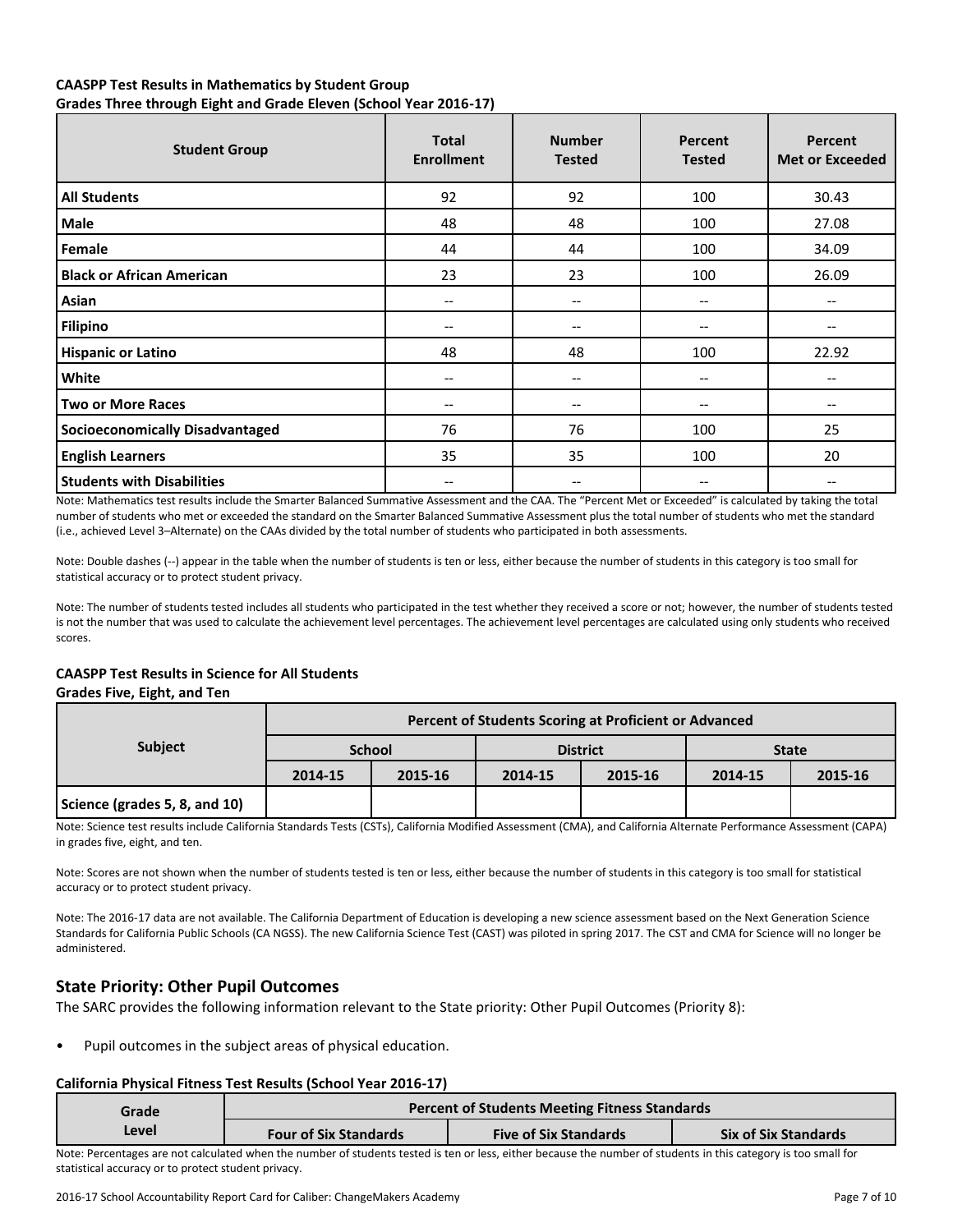## **C. Engagement**

### **State Priority: Parental Involvement**

The SARC provides the following information relevant to the State priority: Parental Involvement (Priority 3):

• Efforts the school district makes to seek parent input in making decisions for the school district and each schoolsite.

### **Opportunities for Parental Involvement (School Year 2017-18)**

Caliber: ChangeMakers Academy hosts parent education opportunities monthly and has an active Family Connections Committee (FCC). The FCC provides a forum for parents to meet each other, meet with teachers, share ideas with the school administration, and plan events for the school. The group meets on a monthly basis at the school and childcare is provided. Many parents volunteer throughout the school day in the classroom and around campus. Social events such as the Fall Festival, Science Night and Winter Music Concert bring the entire community together.

### **State Priority: School Climate**

The SARC provides the following information relevant to the State priority: School Climate (Priority 6):

- Pupil suspension rates;
- Pupil expulsion rates; and
- Other local measures on the sense of safety.

#### **Suspensions and Expulsions**

|                    | <b>School</b> |         |         | <b>District</b> |         |         | <b>State</b> |         |         |
|--------------------|---------------|---------|---------|-----------------|---------|---------|--------------|---------|---------|
| Rate               | 2014-15       | 2015-16 | 2016-17 | 2014-15         | 2015-16 | 2016-17 | 2014-15      | 2015-16 | 2016-17 |
| <b>Suspensions</b> |               |         | 0.3     | 11.3            | 10.6    | 9.5     | 3.8          | 3.7     | 3.6     |
| <b>Expulsions</b>  |               |         | 0.0     | 0.0             | 0.2     | 0.2     | 0.1          | 0.1     | 0.1     |

### **School Safety Plan (School Year 2017-18)**

Caliber: ChangeMakers Academy maintains a school and student safety plan and has trained school staff and students on the safety procedures outlined in the plan.

This safety plan includes the following:

- School Safety Team
- Annual Safety Goals
- Policies & Procedures
- Child Abuse Policy & Procedure
- Sexual Harassment Policy & Procedure
- Suspension and Expulsion / Due Process
- Dress and Groom Policy
- Employee Security Policy
- Emergency Disaster Procedures & Drills
- Drill Schedules & Report
- **Emergency Contact Information**
- Procedures for Ingress & Egress
- Emergency Evacuation: Principal's check list
- Emergency Evacuation: Teacher's checklist
- School Site Evacuation Map
- Off Campus Evacuation Map
- Emergency/Crisis 1st Level Response Protocol.

Caliber: ChangeMakers Academy also abides by VCUSD policies relating to Maintenance and Operations Services.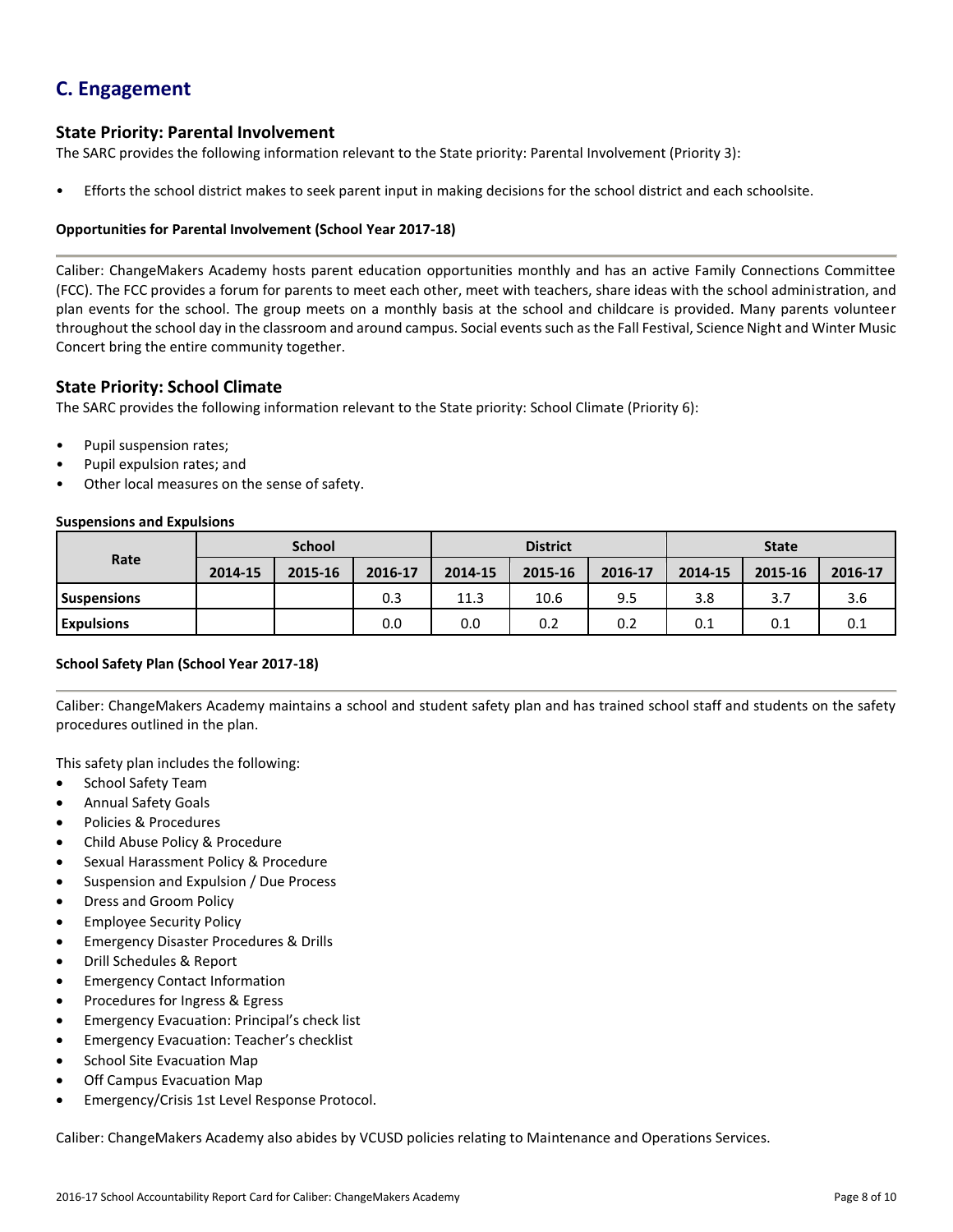## **D. Other SARC Information**

The information in this section is required to be in the SARC but is not included in the state priorities for LCFF.

### **Federal Intervention Program (School Year 2017-18)**

| <b>Indicator</b>                                           | <b>School</b> | <b>District</b> |
|------------------------------------------------------------|---------------|-----------------|
| <b>Program Improvement Status</b>                          | Not in PI     | In PI           |
| <b>First Year of Program Improvement</b>                   |               | 2004-2005       |
| Year in Program Improvement*                               |               | Year 3          |
| Number of Schools Currently in Program Improvement         | N/A           | 13              |
| <b>Percent of Schools Currently in Program Improvement</b> | N/A           | 61.9            |

Note: Cells with N/A values do not require data.

#### **Average Class Size and Class Size Distribution (Elementary)**

|                | 2014-15                          |          |           | 2015-16                          |                             |          |                                  | 2016-17 |                             |          |       |       |
|----------------|----------------------------------|----------|-----------|----------------------------------|-----------------------------|----------|----------------------------------|---------|-----------------------------|----------|-------|-------|
| Grade          | <b>Number of Classes</b><br>Avg. |          |           | <b>Number of Classes</b><br>Avg. |                             |          | <b>Number of Classes</b><br>Avg. |         |                             |          |       |       |
| Level          | <b>Class</b><br><b>Size</b>      | $1 - 20$ | $21 - 32$ | $33+$                            | <b>Class</b><br><b>Size</b> | $1 - 20$ | $21 - 32$                        | $33+$   | <b>Class</b><br><b>Size</b> | $1 - 20$ | 21-32 | $33+$ |
| К              |                                  |          |           |                                  |                             |          |                                  |         | 22                          | 1        | 4     |       |
|                |                                  |          |           |                                  |                             |          |                                  |         | 25                          |          |       |       |
| $\overline{2}$ |                                  |          |           |                                  |                             |          |                                  |         | 23                          |          | 2     |       |
| 3              |                                  |          |           |                                  |                             |          |                                  |         | 26                          |          |       |       |
| 6              |                                  |          |           |                                  |                             |          |                                  |         | 25                          |          |       |       |

Number of classes indicates how many classes fall into each size category (a range of total students per class).

### **Academic Counselors and Other Support Staff (School Year 2016-17)**

| <b>Title</b>                                               | <b>Number of FTE</b><br><b>Assigned to School</b> | <b>Average Number of Students per</b><br><b>Academic Counselor</b> |
|------------------------------------------------------------|---------------------------------------------------|--------------------------------------------------------------------|
| <b>Academic Counselor</b>                                  | 0                                                 | 0                                                                  |
| <b>Counselor (Social/Behavioral or Career Development)</b> |                                                   | N/A                                                                |
| Library Media Teacher (Librarian)                          |                                                   | N/A                                                                |
| Library Media Services Staff (Paraprofessional)            |                                                   | N/A                                                                |
| Psychologist                                               | 0                                                 | N/A                                                                |
| <b>Social Worker</b>                                       | 0                                                 | N/A                                                                |
| <b>Nurse</b>                                               | 0                                                 | N/A                                                                |
| <b>Speech/Language/Hearing Specialist</b>                  | 0                                                 | N/A                                                                |
| <b>Resource Specialist</b>                                 |                                                   | N/A                                                                |
| <b>Other</b>                                               |                                                   | N/A                                                                |

Note: Cells with N/A values do not require data.

\*One Full Time Equivalent (FTE) equals one staff member working full time; one FTE could also represent two staff members who each work 50 percent of full time.